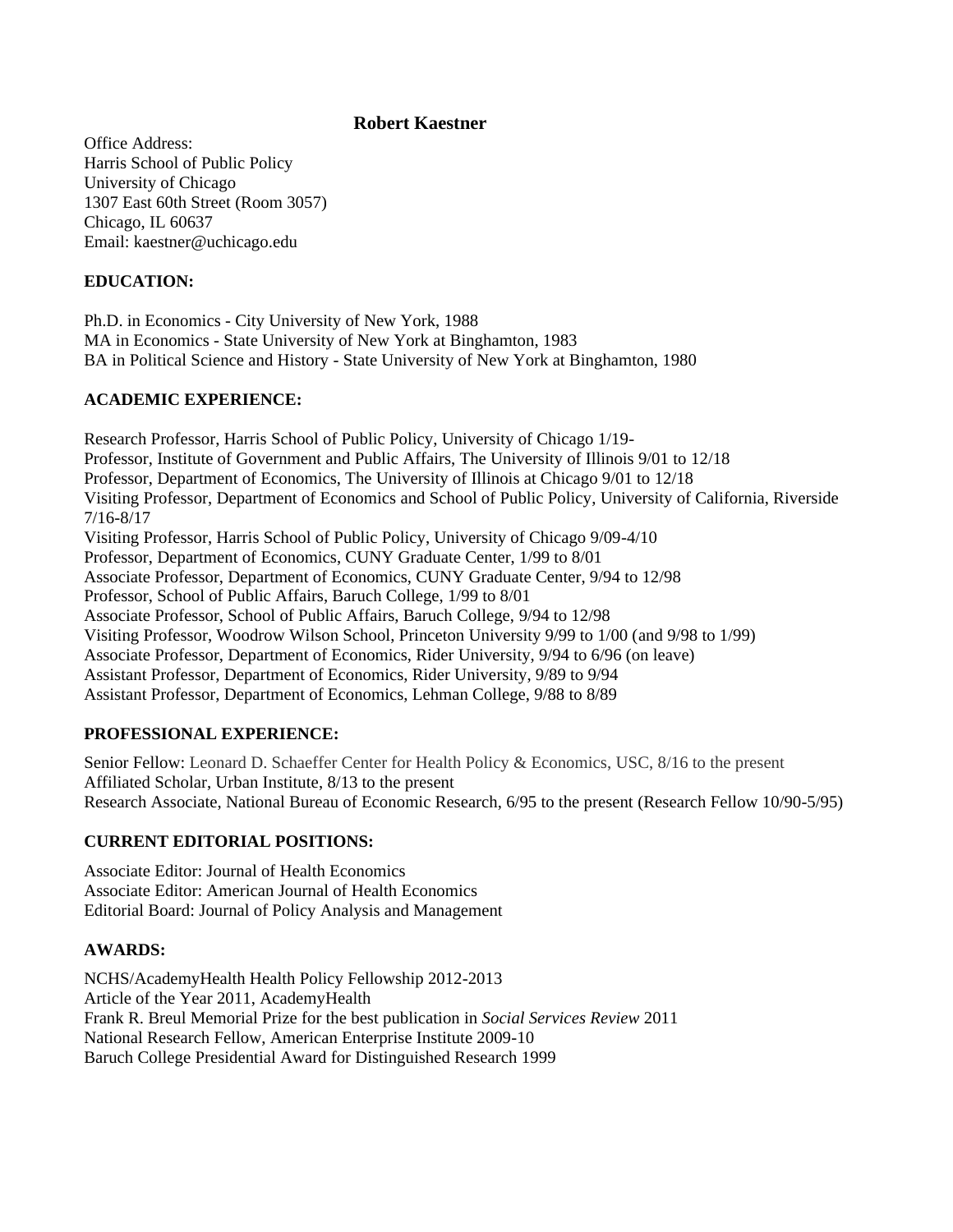- 1. Darden, Michael and Robert Kaestner. (forthcoming). Smoking, Selection and Medical Care Expenditures. Journal of Risk and Uncertainty.
- 2. Ziedan, Engy and Robert Kaestner. (forthcoming). "Did the Hospital Readmissions Reduction Program Reduce Readmissions? An Assessment of Prior Evidence and New Estimates." Evaluation Review.
- 3. Gartner, Danielle, Kaestner, Robert, and Margerison, Claire. (forthcoming). "Impacts of the Affordable Care Act's Medicaid Expansion on Live Births." Epidemiology.
- 4. Wehby, George L., Robert Kaestner, Wei Lyu, Dhaval M Dave. (forthcoming). "Effects of the Minimum Wage on Child Health." American Journal of Health Economics.
- 5. Kaestner, Robert, Kaushal, Neeraj, and Rigzin, Tsewang. (forthcoming). "Foreign-trained Physicians in the United States: A Descriptive Profile". Medical Care Research and Review.
- 6. Margerison, Claire, Katlyn Hettinger, Robert Kaestner, Sidra Goldman-Mellor, and Danielle Gartner. 2021. "Expansion of Medicaid and Perinatal Mental Health." Health Affairs, 40:1605-1611.
- 7. Margerison, Claire, Robert Kaestner, Jiajia Chen and Colleen MacCallum. (forthcoming). "Impacts of Medicaid expansion prior to conception on pre-pregnancy health, pregnancy health, and outcomes." American Journal of Epidemiology.
- 8. Kaestner, Robert. 2021. "Mortality and Science: A Comment on Two Articles on the Effects of Health Insurance on Mortality." Econ Journal Watch, 18(2):192-211.
- 9. Miller, Sarah,. Hu, Luojia, Kaestner, Robert, Mazumdar, Bhaskar, and Ashley Wong. 2021. "The ACA Medicaid Expansion in Michigan and Financial Health". Journal of Policy Analysis & Management., 40:348- 375.
- 10. Colabianchi, Natalie, Cathy L. Antonakos, Claudia J. Coulton, Robert Kaestner, Mickey Lauria, Dwayne E. Porter. 2021. "The role of the built environment, food prices and neighborhood poverty in fruit and vegetable consumption: An instrumental variable analysis of the moving to opportunity experiment." Health & Place, 67:102491
- 11. Kaestner, Robert. 2021. Alive and Kicking: Mortality of New Orleans Medicare Enrollees After Hurricane Katrina. Econ Journal Watch. 18(1):35-51.
- 12. Callison, K., Kaestner, R. and Ward, J. 2021. Do Supply‐Side Forces Explain Geographic Variation In Health Care Use?. Economic Inquiry, 59:119-13.9
- 13. Brown BP, Hebert LE, Gilliam M, Kaestner R. Association of Highly Restrictive State Abortion Policies With Abortion Rates, 2000-2014. 2020. *JAMA Netw Open.* 3(11):e2024610.
- 14. Joyce, T.J., Kaestner, R. & Ward, J. 2020. "The Impact of Parental Involvement Laws on the Abortion Rate of Minors." Demography 57:323–346
- 15. Antonakos, Cathy, Claudia J. Coulton, Robert Kaestner, Mickey Lauria, Dwayne E. Porter, and Natalie Colabianchi. 2020. "Built Environment Exposures of Adults in the Moving to Opportunity Experiment." Housing Studies. 35(4), pages 703-719
- 16. Brown, B.P., Hebert, L.E., Gilliam, M. and Kaestner, R. 2020). "Distance to an Abortion Provider and Its Association with the Abortion Rate: A Multistate Longitudinal Analysis." Perspectives on Sexual and Reproductive Health. [https://doi.org/10.1363/psrh.12164.](https://doi.org/10.1363/psrh.12164)
- 17. Kaestner, Robert. 2020. "The Moving to Opportunity Experiment: What Do Heterogeneous Estimates of the Effect of Moving Imply About Causes?" Econ Journal Watch. 17(2):282-98.
- 18. Wehby, George, Dave, Dhaval, and Robert Kaestner. 2020. "Effects of the Minimum Wage on Infant Health". Journal of Policy Analysis & Management. 39(2): 411-443.
- 19. Kaestner, Robert, Cuiping Schiman, Jason Ward. 2020. "Education and Health over the Life Cycle." Economics of Education Review, Volume 76:101982.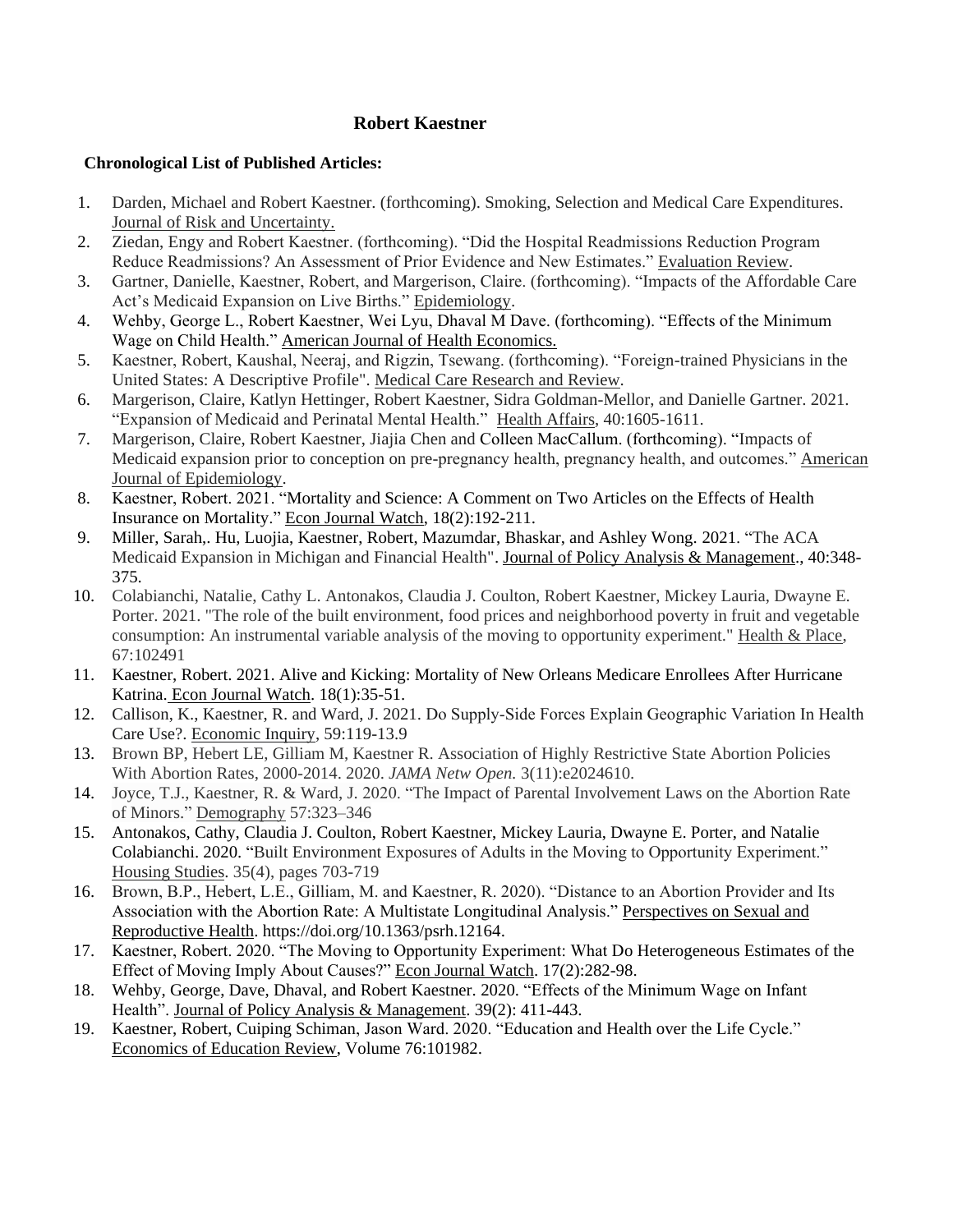- 20. Margerison, Claire E., Colleen MacCallum, Jiajia Chen, Yasamean Zamani-Hank, and Robert Kaestner. 2020. "Impacts of Medicaid Expansion on Health Among Women of Reproductive Age," American Journal of Preventive Medicine, 58(1):1-11.
- 21. Kaestner, Robert. 2020. "Revisiting the Bracero Guest Worker Reforms: A Comment on Clemens, Lewis, and Postel" Econ Journal Watch. 17(1):4-17.
- 22. Jaeger, David, Joyce Theodore and Robert Kaestner. 2020. "A Cautionary Tale of Evaluating Identifying Assumptions: Did Reality TV Really Cause a Decline in Teenage Childbearing?" Journal of Business & Economic Statistics. 38(2): 317-26.
- 23. Chen Jiajia & van den Berghe Eunkyung & Kaestner Robert, 2019. ["Is Primary Care A Substitute or](https://ideas.repec.org/a/bpj/fhecpo/v22y2019i1p36n2.html)  [Complement for Other Medical Care? Evidence from Medicaid,](https://ideas.repec.org/a/bpj/fhecpo/v22y2019i1p36n2.html)" [Forum for Health Economics & Policy,](https://ideas.repec.org/s/bpj/fhecpo.html) De Gruyter, vol. 22(1), pages 1-36, June.
- 24. Schiman, Jeffrey, Kaestner, Robert, and Anthony Lo Sasso. 2019. "Infant Mortality and Adult Wellbeing: Evidence from Wartime Britain." Labour Economics, 60:12-29
- 25. Jaeger, David A., Theodore J. Joyce, and Robert Kaestner. 2019. Tweet Sixteen and Pregnant: Missing Links in the Causal Chain from Reality TV to Fertility. A replication study of Kearney & Levine (American Economic Review, 2015). International Journal for Re-Views in Empirical Economics, Vol 3(2019-1). DOI: 10.18718/81781.10
- 26. Gallagher, Ryan, Kaestner, Robert, and Joseph Persky. 2019. "The Geography of Family Differences and Intergenerational Mobility." Journal of Economic Geography, 19(3): 589-618,
- 27. Dave, [Dhaval M., Kaestner, Robert, and](http://www.nber.org/people/Dhaval_Dave) [George L. Wehby.](http://www.nber.org/people/george_wehby) 2018. "Does Public Insurance Coverage for Pregnant Women Affect Prenatal Health Behaviors?" Journal of Population Economics, 32(2):419-453.
- 28. Kaestner, Robert and Kevin Callison. 2018. "An Assessment of the Forward-Looking Hypothesis of the Demand for Cigarettes." Southern Economic Journal, 85(1): 48-70
- 29. Hu, Luojia, Kaestner, Robert, Miller, Sarah, Mazumdar, Bhaskar, and Ashley Wong. 2018. "The Effect of the Affordable Care Act Medicaid Expansions on Financial Wellbeing." Journal of Public Economics, 163:99- 112.
- 30. Kaestner, Robert, Schiman, Cuiping and G. Caleb Alexander. 2019. "Effects of Prescription Drug Insurance on Hospitalization and Mortality: Evidence from Medicare Part D." Journal of Risk and Insurance, 86(3): 595-628. [https://doi.org/10.1111/jori.12229.](https://doi.org/10.1111/jori.12229) **The Robert C. Witt Award for the best feature article in the Journal of Risk and Insurance.**
- 31. Roebuck, Christopher, Kaestner, Robert, and J. Samantha Dougherty. 2018. "Impact of Medication Adherence on Health Services Utilization in Medicaid." Medical Care, 56(3):266-273.
- 32. Wherry, Laura, Miller, Sarah, Kaestner, Robert and Meyer, Bruce. 2018. "Childhood Medicaid Coverage and Later Life Health Care Utilization. Review of Economics and Statistics, 100(2): 287-302. doi: [10.1162/REST\\_a\\_00677.](http://dx.doi.org/10.1162/REST_a_00677) **2017 HCUP Outstanding Article of the Year Award**.
- 33. Kaestner Robert, Garrett, Bowen, Jiajia Chen, Anuj Gangopadhyaya, and Caitlyn Fleming. 2017. "Effects of ACA Medicaid Expansions on Health Insurance Coverage and Labor Supply." Journal of Policy Analysis and Management, 36(3):608-42.
- 34. Plurphanswat, Nanataporn, Kaestner, Robert, and Brad Rodu. 2017. "The Effect of Smoking on Mental Health." American Journal of Health Behavior, 41(4):471-83.
- 35. Alexander, G. Caleb, Schiman, Cuiping and Robert Kaestner. (forthcoming). "Association Between Prescription Drug Insurance and Health Care Utilization among Medicare Beneficiaries." Medical Care Research and Review, *75*(2):153–174.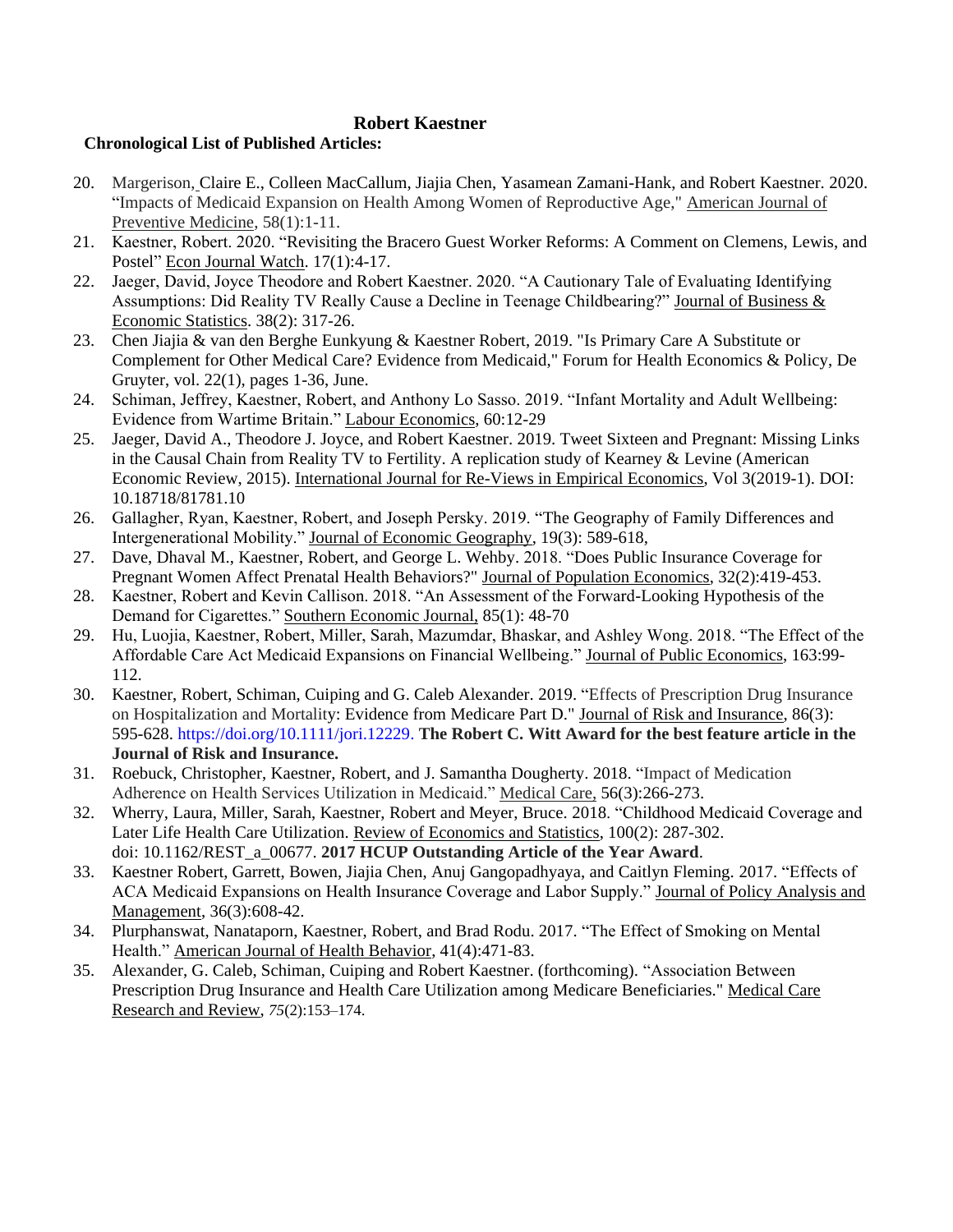- 36. Kaestner, Robert and Darren Lubotsky. 2016. "Do 'Skills Beget Skills'? Evidence on the Effect of Kindergarten Entrance Age on the Evolution of Cognitive and Non-cognitive Skill Gaps in Childhood." Economics of Education Review, 53:194-206.
- 37. Kaestner, Robert and Darren Lubotsky. 2016. "Health Insurance and Income Inequality. Journal of Economic Perspectives, 30(2):1-29.
- 38. Gordon, Rachel A., Hofer, Kerry G., Fujimoto, Ken A., Colwell, Nicole, Kaestner, Robert and Korenman, Sanders. 2015. "Identifying High Quality Preschool Programs: New Evidence on the Validity of the ECERS-R in Relation to School Readiness Goals." Early Education and Development, 26(8):1086-1110.
- 39. Kaestner, Robert. 2016. "Did Massachusetts Health Care Reform Lower Mortality? No According to Randomization Inference." Statistics and Public Policy, 3(1):1-6.
- 40. Roebuck, M.C., J.S. Dougherty, R. Kaestner, and L.M. Miller. 2015. "Increased Use of Prescription Drugs Reduces Medical Costs In Medicaid Populations." Health Affairs, 34(9):1586-1593.
- 41. Dave, Dhaval, Sandra Decker, Robert Kaestner and Kosali Simpon. 2015. "The Effect of Medicaid Expansions in the Late 1980s and Early 1990s on the Labor Supply of Pregnant Women. American Journal of Health Economics, 1(2):165-193.
- 42. Callison, Kevin and Robert Kaestner. 2015. "Cigarette Taxes and Smoking: Will Higher Taxes Yield a Public Benefit?" Regulation 37(4):42-46.
- 43. Kaushal, Neeraj and Robert Kaestner. 2015. "Are Foreign-trained Nurses Perfect Substitutes for US-trained Nurses?" Industrial and Labor Relations Review. doi: 10.1177/0019793915592624
- 44. Kaestner, Robert and Anthony Lo Sasso. 2015. "Does Seeing the Doctor More Often Keep You Out of the Hospital?" Journal of Health Economics. 39: 259-272.
- 45. Kaestner, Robert, Michael Darden and Darius Lakdawalla. 2014. "Are Investments in Disease Prevention Complements? The Case of Statins and Health Behaviors." Journal of Health Economics, 36:151-163.
- 46. Zhenxiang Zhao, Robert Kaestner, Xin Xu. 2014."Spatial Mobility and Environmental Effects on Obesity." Economics & Human Biology, 14:128-140.
- 47. Kaestner, Robert and Ofer Malamud. 2014. "Self-selection and International Migration: New Evidence from Mexico." Review of Economics and Statistics, 96(1): 78-91.
- 48. Callison, Kevin and Robert Kaestner. 2014. "Do Higher Tobacco Taxes Reduce Adult Smoking? New Evidence of the Effect of Recent Cigarette Tax Increases on Adult Smoking." Economic Inquiry, 52(1):155- 172.
- 49. [Eiríksdóttir,](https://plus.google.com/u/0/111356053391927189144?prsrc=4) Védís, Asgeirsdottir, Tinna, Bjarnadóttirr, Ragnheiður, Kaestner, Robert, Cnattingius, Sven et al. (2013). "Low Birth Weight, Small for Gestational Age and Preterm Births Before and After the Economic Collapse in Iceland: A Population Based Cohort Study." PloS ONE 8(12): e80499. doi:10.137/journal.p.one.00.80.499.
- 50. Abner, Kristin, Robert Kaestner; Sanders Korenman; and Rachel A Gordon. 2013. "Does Child Care Quality Mediate Associations between Type of Care and Development?" Journal of Marriage and the Family, 75(5):1203-1217.
- 51. Kaestner, Robert and Neeraj Kaushal. 2013. "Acculturation and Health Insurance of Mexicans in the US." Review of International Economics, 21(2):233-48.
- 52. Gordon, Rachel A., Fujimoto, Ken, Kaestner, Robert and Sanders Korenman. 2013. "An Assessment of the Validity of the ECERS-R with Implications for Measures of Child Care Quality and Relations to Child Development." Developmental Psychology, 49(1), 146-160.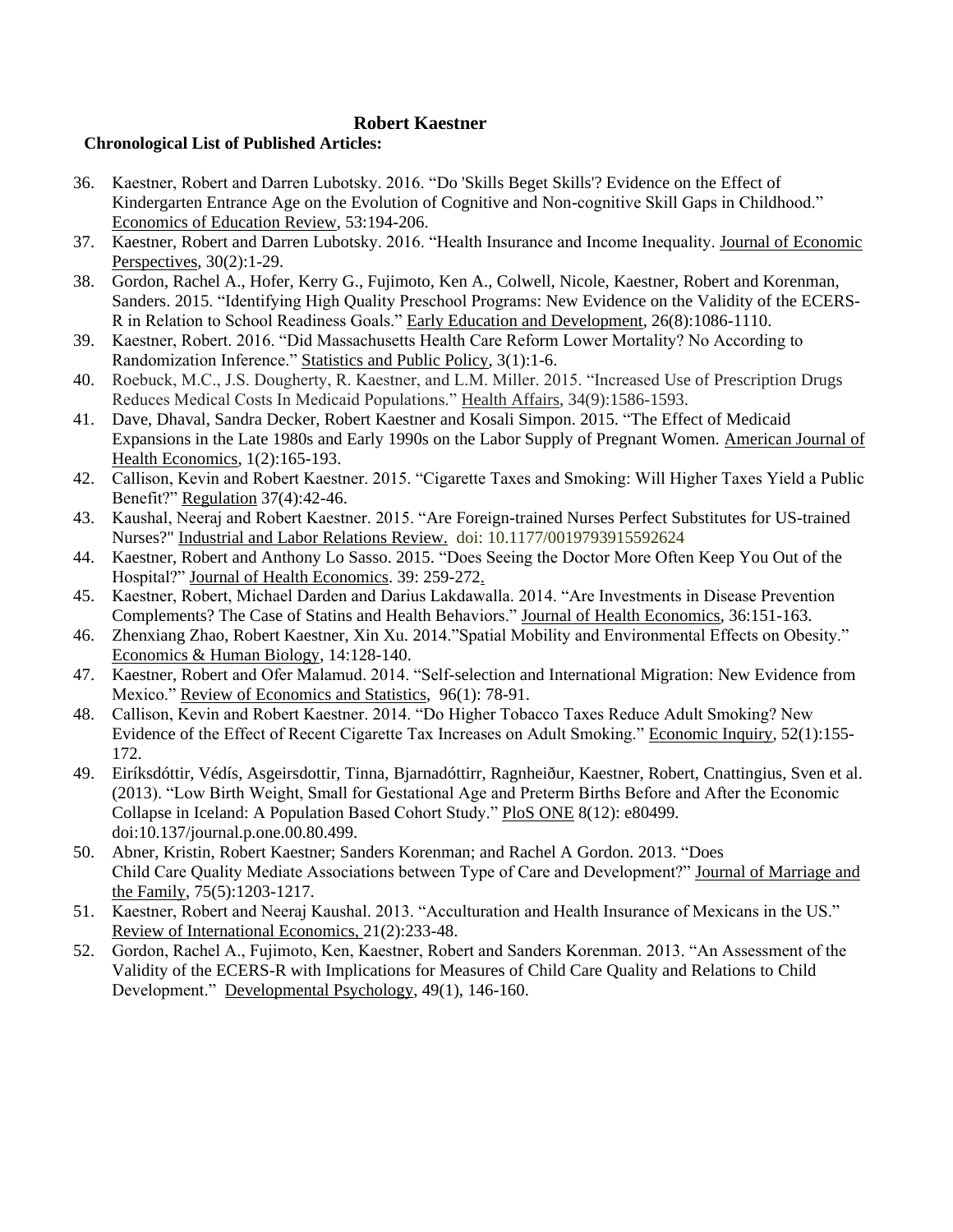- 53. Kaestner, Robert. 2013. "The Grossman model after 40 years: a reply to Peter Zweifel." The European Journal of Health Economics, 14(2):357-360.
- 54. Colwell, Nicole, Gordon, Rachel A., Fujimoto, Ken,Kaestner, Robert, and Sanders Korenman. 2013. "New Evidence on the Validity of the Arnett Caregiver Interaction Scale: Results from the Early Childhood Longitudinal Study-Birth Cohort." Early Childhood Research Quarterly,28:218-233.
- 55. Sanders Korenman; Kristin S Abner; Robert Kaestner; Rachel A Gordon. 2013. "The Child and Adult Care Food Program and the Nutrition of Preschoolers." Early Childhood Research Quarterly, 28: 325– 336
- 56. Kaestner, Robert, Anthony Lo Sasso, Kevin Callison and Benjamin Yarnoff. 2013. "Youth Employment and Substance Use." Social Science Research, 42(1):169-85.
- 57. Kaestner, Robert and Neeraj Kaushal. 2012. "Effect of Immigrant Nurses on Labor Market Outcomes of US Nurses." Journal of Urban Economics 71:219-229
- 58. Kaestner, Robert and Nasreen Khan. 2012. Medicare Part D and its Effect on the Use of Prescription Drugs and Use of Other Health Care Services of the Elderly." Journal of Policy Analysis and Management 31(2):253-279.
- 59. Gordon, Rachel A., Robert Kaestner, Sanders Korenman, and Kristin Abner. 2011. "The Child and Adult Care Food Program: Who is Served and Why?" Social Service Review 85 (3): 359-400. **Frank R. Breul**  *Memorial Prize for the best publication in Social Services Review 2011*
- 60. Kaestner, Robert and Benjamin Yarnoff. 2011. The Long Term Effects of Minimum Legal Drinking Age Laws on Adult Alcohol Use and Traffic Fatalities. Journal of Law and Economics 54:365-388.
- 61. Kaestner, Robert and Kevin Callison. 2011. "Adolescent Cognitive and Non-cognitive Correlates of Adult Health" Journal of Human Capital Vol. 5, No. 1, pp. 29-69.
- 62. Dhaval M Dave, Sandra L Decker, Robert Kaestner and Kosali Ilayperuma Simon. 2010. "The Effect of Medicaid Expansions on the Health Insurance Coverage of Pregnant Women: An Analysis Using Deliveries." Inquiry: Winter 2010/2011, Vol. 47, No. 4, pp. 315-330.
- 63. Zhao, Zhenxiang and Robert Kaestner. 2010. "Effects of Urban Sprawl on Obesity." Journal of Health Economics. 29(6):779-787.
- 64. Silber, Jeffrey H., Kaestner, Robert, Even-Shoshan, Orit, Wang, Yanghli, and Laura Bressler. 2010. "Aggressive Treatment Style and Surgical Outcomes." Health Services Research. 45(6):1872-1892. **Article of the Year 2011, AcademyHealth***.*
- 65. Kaestner, Robert and Jeffrey Silber. 2010. "Evidence on the Efficacy of Inpatient Spending on Medicare Patients." Milbank Quarterly 88(4): 560-594. **Article of the Year 2011, AcademyHealth**
- 66. LoSasso, Anthony, Lorens Helmchen and Robert Kaestner. 2010. "The Effects of Consumer-Directed Health Plans on Health Care Spending." Journal of Risk and Insurance 77(1); 85-103.
- 67. Kaestner, Robert and Xin Xu. 2010. "Title IX, Girls' Sports Participation, and Adult Female Physical Activity and Weight." Evaluation Review 34: 52-78.
- 68. Khan, Nasreen, Robert Kaestner, JW Salmon and B Gutierrez. 2010. "Does Supply Influence Mammography Screening?" American Journal of Health Behavior 34(4):465-75.
- 69. Dave, Dhaval, and Robert Kaestner. 2009. "Health Insurance and *Ex Ante* Moral Hazard: Evidence from Medicare. International Journal of Health Care Finance and Economics 9(4):367-390.
- 70. Kaestner, Robert and Michael Grossman. 2009. "Effect of Weight on Children's Educational Achievement." Economics of Education Review 28(6):651-661.
- 71. Kaestner, Robert, Jay Pearson, Danya Keene, and Arline Geronimus. 2009. "Stress, Allostatic Load and Immigrant Health." Social Science Quarterly 90(5):1089-111.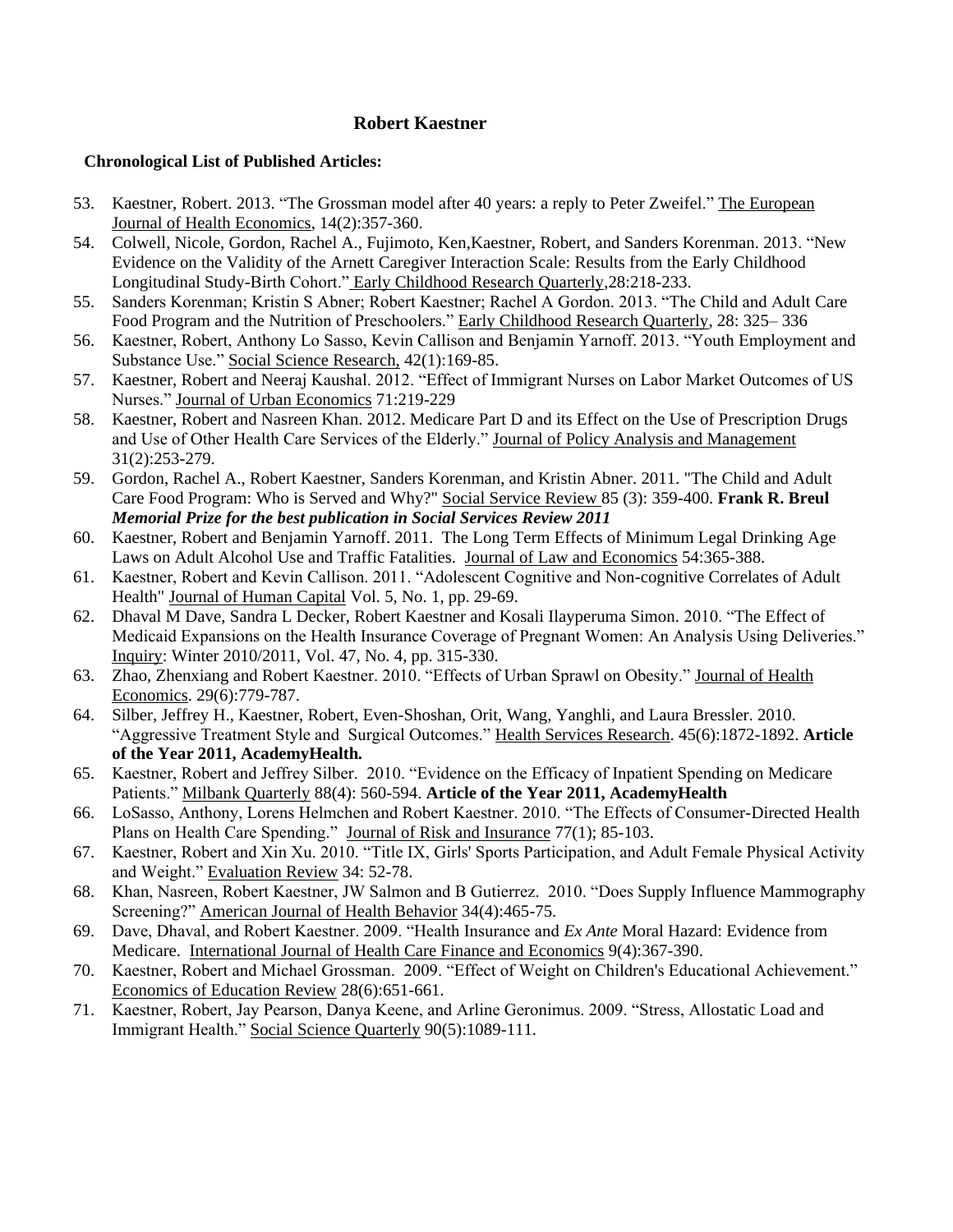- 72. Khan, Nasreen, and Robert Kaestner. 2009. "Effect of Prescription Drug Coverage on Elderly Use of Prescription Drugs" Inquiry 46(1):33-45.
- 73. Kaestner, Robert and Jose Guardado. 2008. "Medicare Reimbursement and Patient Outcomes." Journal of Health Economics 27(2):339-361.
- 74. Khan, Nasreen, Kaestner, Robert and Swu Jane Lin. 2008. "Prescription Drug Insurance and its Effect on Health of the Elderly." Health Services Research 43(5):1576-1597.
- 75. Gordon, Rachel, Kaestner, Robert and Sanders Korenman. 2008. "Child Care and Work Absences: Tradeoffs by Type of Care." Journal of Marriage and the Family 70(1):239-256.
- 76. Colman, Silvie, Joyce, Theodore, and Robert Kaestner. 2008. "Misclassification Bias in the Evaluation of the Effect of Parental Involvement Laws on Teenagers' Reproductive Outcomes." American Journal of Public Health 98: 1881-1885.
- 77. Servon, Lisa and Robert Kaestner. 2008. "Consumer Financial Literacy & the Impact of Online Banking on the Financial Behavior of Lower Income Bank Customers: Learning from a Demonstration Project. Journal of Consumer Affairs 42(2): 271-305.
- 78. Kaushal, Neeraj, Kaestner, Robert, and Cordelia Reimers. 2007. "Labor Market Effects of September 11<sup>th</sup> on Arab and Muslim Residents of the U.S." Journal of Human Resources 42: 275-308.
- 79. Kaestner, Robert and Neeraj Kaushal. 2007. "Welfare Reform and Immigrants: Does the Five-year Ban Matter?" Research in Labor Economics 27: 311-347.
- 80. Gordon, Rachel, Kaestner, Robert and Sanders Korenman. 2007. "Effects of Maternal Employment on Child Injuries and Infectious Disease." Demography 44(2):307-333
- 81. Kaushal, Neeraj and Robert Kaestner. 2007. "Welfare Reform and Health of Low-income Immigrant Families" Journal of Immigrant and Minority Health 9(2):61-74.
- 82. Kaestner, Robert and Xin Xu. 2006. "Effects of Title IX and Sports Participation on Girls' Physical Activity and Weight. Advances in Health Economics and Health Services Research 17: 79-111.
- 83. Korenman, Sanders, Theodore Joyce, Robert Kaestner and Jennifer Walper. 2006. "What Did the "Illegitimacy Bonus" Reward?" Topics in Economic Analysis and Policy 6(1): Article Number 3.
- 84. Joyce, Theodore, Robert Kaestner and Silvie Colman. 2006. "Changes in Abortions and Births Following Texas's Parental Notification Law." New England Journal of Medicine 354(10): 1031-1038.
- 85. Kaestner, Robert and Elizabeth Tarlov. 2006. "Changes in the Welfare Caseload and Health of Low-educated Mothers." Journal of Policy Analysis and Management 25(3): 623-44.
- 86. Kaestner, Robert and Neeraj Kaushal. 2005. "Immigrant and Native Responses to Welfare Reform" Journal of Population Economics 18(1):69-92.
- 87. Kaestner, Robert and Won Chan Lee. 2005. "The Effect of Welfare Reform on Prenatal Care and Birth Weight." Health Economics 14(5):497-511.
- 88. Markowitz, Sara, Robert Kaestner and Michael Grossman. 2005. "An Investigation of the Effects of Alcohol Consumption and Alcohol Policies on Youth Risky Sexual Behaviors." American Economic Review (May proceedings) 95(2): 263-266
- 89. Kaushal, Neeraj and Robert Kaestner. 2005. "Welfare Reform and Health Insurance of Immigrants." Health Services Research 40(3):697-722.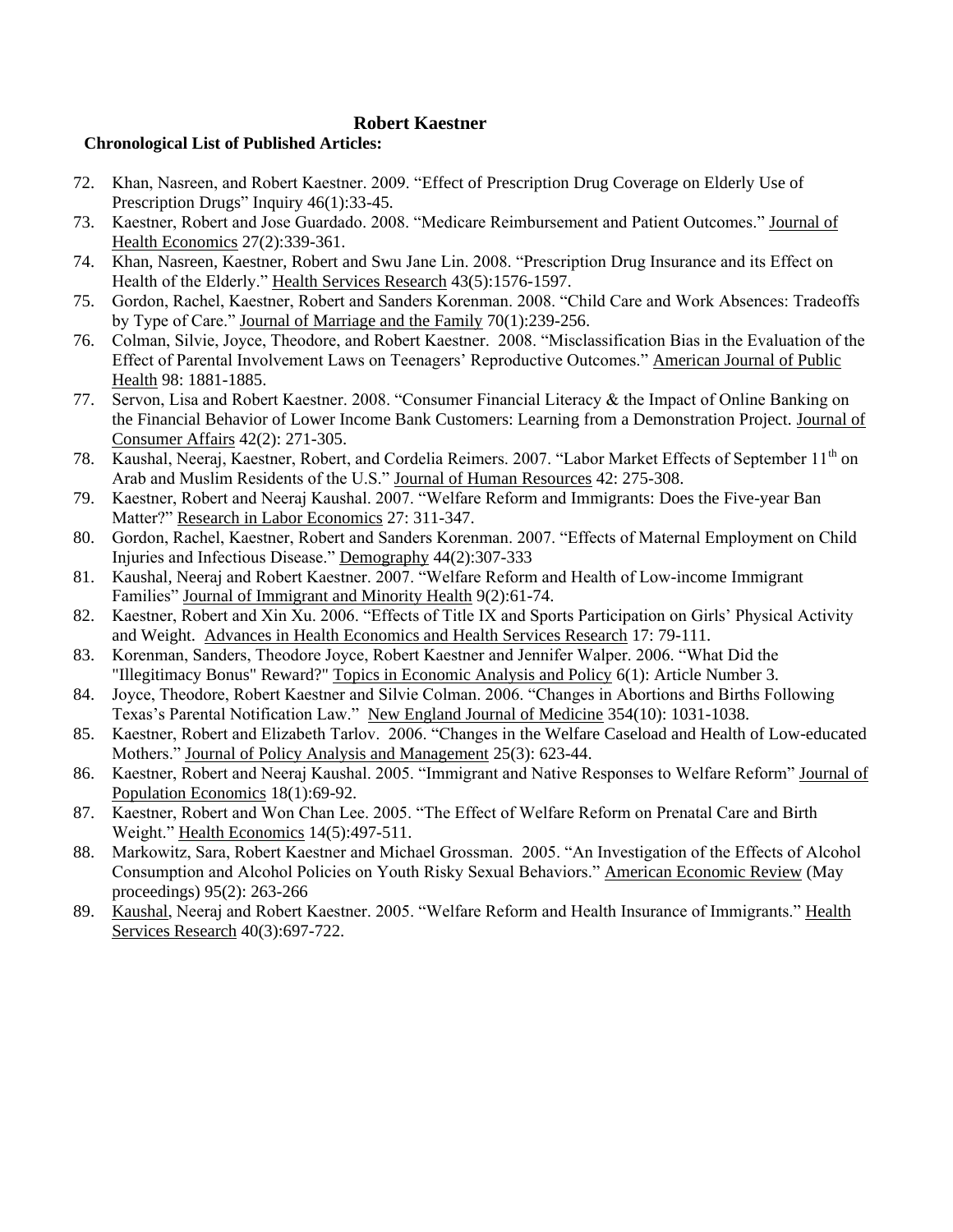- 90. Kaestner, Robert, Lisa Dubay and Jenny Kenney. 2005. "Managed Care and Infant Health: An Evaluation of Medicaid in the US." Social Science and Medicine 60:1815-1833.
- 91. Kaestner, Robert. 2005. "An Overview of Public Policy and the Nursing Shortage." The Journal of Nursing Administration 35(1): 8-9.
- 92. Rashad, Inas, and Robert Kaestner, 2004. "Teenage Sex, Drugs and Alcohol: Problems Identifying the Cause of Risky Behaviors." Journal of Health Economics 23(3):493-503. Reprinted in The Economics of Health Behaviors, edited by John H. Cawley and Donald S. Kenkel, Cheltenham: Edward Elgar Publishing Ltd, 2008.
- 93. Simon, Kosali Ilayperuma and Robert Kaestner. 2004. "Do Minimum Wages Affect Non-wage Job Attributes? Evidence on Fringe Benefits and Working Conditions." Industrial and Labor Relations Review 58(1): 52-70.
- 94. Chatterji, Pinka, Dhaval Dave, Robert Kaestner and Sara Markowitz. 2004. "Alcohol Abuse and Suicide Attempts Among Youth—Correlation or Causation?" Economics and Human Biology 2(2):159-180.
- 95. Kaestner, Robert and Neeraj Kaushal. 2004. "The Effect of Welfare Reform on Health Insurance Coverage of Low-income Women and Children." Journal of Health Economics 22(6):959-981.
- 96. Joyce, Theodore, Robert Kaestner and Sanders Korenman. 2004. "Welfare Reform and Non-marital Fertility in the 1990s: Evidence from Birth Records." Advances in Economic Analysis and Policy 3(1): Article Number 6.
- 97. Joyce, Theodore, Robert Kaestner, Sanders Korenman and Stanley Henshaw. 2004. "Family Cap Provisions and Changes in Births and Abortions." Population Research and Policy Review 23:475-511.
- 98. Grossman, Michael, Robert Kaestner and Sara Markowitz. 2004. "Get High, Get Stupid: The Effects of Drug and Alcohol Use on Teen Sexual Activity." Review of Economics of the Household 2(4):413-441.
- 99. Kaestner, Robert. 2004. "Publicly Provided Health Insurance for the Non-elderly Poor: Can We Save Money Safely?" University of Illinois Law Review 2004(1):91-106.
- 100. Kaestner, Robert, Neeraj Kaushal and Gregg Van Ryzin. 2003. "Migration Consequences of Welfare Reform." Journal of Urban Economics 53:357-376.
- 101. Van Ryzin, Gregg, Robert Kaestner and Thomas Main. 2003. "The Effects of Federal Housing and Local Programs on the Transition from Welfare to Work: Evidence from New York City." Cityscape 6:45-72.
- 102. Kaestner, Robert, Sanders Korenman and June O'Neill. 2003. "Has Welfare Reform Changed Teenage Behaviors?" Journal of Policy Analysis and Management 22(2):225-248.
- 103. Markowitz, Sara, Pinka Chatterji and Robert Kaestner. 2003. "Estimating the Impact of Alcohol Policies on Youth Suicides." The Journal of Mental Health Policy and Economics 6(1): 37-46.
- 104. Kaestner, Robert and Kosali Ilayperuma Simon. 2002. "The Labor Market Consequences of State Health Insurance Regulation." Industrial and Labor Relations Review 56(1):136-159.
- 105. Dave, Dhaval and Robert Kaestner. 2002. "Alcohol Taxes and Labor Market Outcomes." Journal of Health Economics 21(3):357-372.
- 106. Joyce, Theodore, Robert Kaestner, and Sanders Korenman. 2002. "*Ex Post* Rationalization and the Consequences of Unintended Pregnancy." Demography 39(1):199-213.
- 107. Korenman, Sanders, Robert Kaestner, and Theodore Joyce. 2002. "Consequences for Infants of Parental Disagreement in Pregnancy Intention." Family Planning Perspectives 34(4):198-205.
- 108. Kaushal, Neeraj and Robert Kaestner. 2001. "From Welfare to Work: Has Welfare Reform Worked?" Journal of Policy Analysis and Management 20(4): 740-761.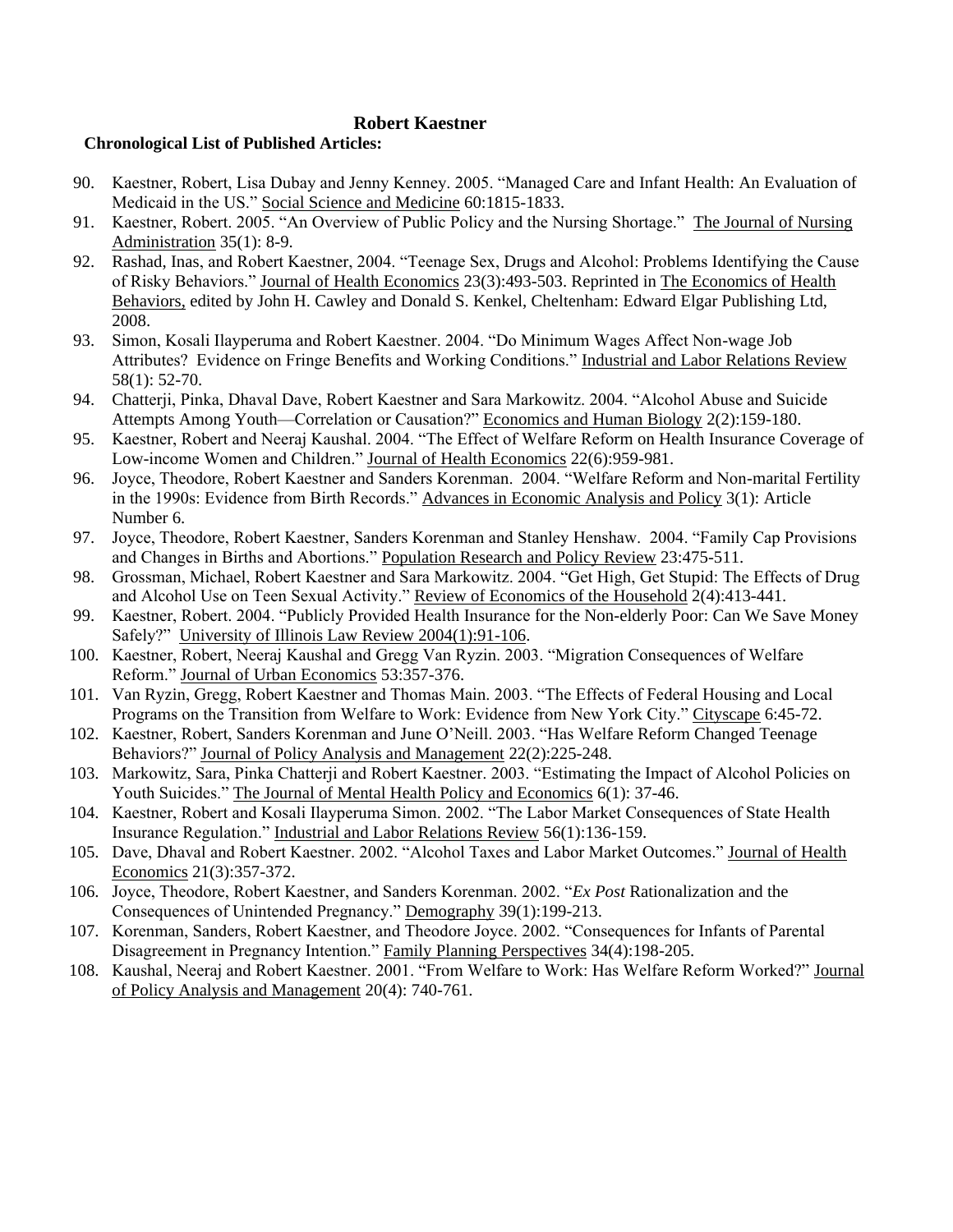- 109. Dubay, Lisa, Ted Joyce, Robert Kaestner and Genevieve Kenney. 2001. "Changes in Prenatal Care Timing and Low Birth Weight by Race and Socioeconomic Status: Implications for the Medicaid Expansions for Pregnant Women." Health Services Research 36(2): 373-398
- 110. Dubay, Lisa, Robert Kaestner and Timothy Waidmann. 2001. "Medical Malpractice Liability and its Effect on Prenatal Care Utilization and Infant Health." Journal of Health Economics 20(4): 591-612.
- 111. Joyce, Theodore and Robert Kaestner. 2001. "The Impact of Mandatory Waiting Periods and Parental Consent Laws on the Timing of Abortion and State of Occurrence among Adolescents in Mississippi and South Carolina." Journal of Policy Analysis and Management 20(2): 295-314.
- 112. Racine, Andrew, Robert Kaestner, Theodore Joyce and Gregory Colman. 2001. "The Differential Impact of Recent Medicaid Expansions by Race and Ethnicity." Pediatrics 108(5):1135-1142.
- 113. Kaestner, Robert, Theodore Joyce and Andrew Racine. 2001. "Medicaid Eligibility and the Incidence of Ambulatory Care Sensitive Hospitalizations for Children." Social Science and Medicine 52: 305-313
- 114. Joyce, Theodore, Tama Bauer, Howard Minkoff and Robert Kaestner. 2001. "Welfare Reform and the Perinatal Health and Health Care Utilization of Latinos in California, New York City, and Texas." American Journal of Public Health 91(11):1857-1864.
- 115. Kaestner, Robert, Andrew Racine and Theodore Joyce. 2000. "Did Recent Expansions in Medicaid Narrow Socioeconomic Differences in Hospitalization Rates of Infants? Medical Care 38(2): 195-206.
- 116. Yazici, Esel and Robert Kaestner. 2000. "Medicaid Expansions and the Crowding Out of Private Health Insurance." Inquiry 37 (1): 23-32.
- 117. Joyce, Theodore, Robert Kaestner, and Sanders Korenman. 2000. "The Effect of Pregnancy Intentions on Child Development." Demography: 37(1): 83-94.
- 118. Joyce, Theodore, Robert Kaestner, and Sanders Korenman. 2000. "The Stability of Pregnancy Intentions and Pregnancy-Related Maternal Behaviors," Maternal and Child Health Journal 4(3): 171-178.
- 119. Joyce, Theodore, and Robert Kaestner. 2000. "Impact of Mississippi's Mandatory Delay Law on the Timing of Abortion." Family Planning Perspectives 32(1): 4-13.
- 120. Kaestner, Robert. 2000. "A Note on the Effect of Minimum Drinking Age Laws on Youth Alcohol Consumption." Contemporary Economic Policy 18(3):315-325.
- 121. Dubay, Lisa, Robert Kaestner and Timothy Waidmann. 1999. "The Impact of Malpractice Fears on Cesarean Section Rates." Journal of Health Economics 18(4):491-522.
- 122. Kaestner, Robert. 1999. "Employment Prospects of Welfare Recipients: Another Look at the Data. Cato Journal 19(1): 119-141.
- 123. Kaestner, Robert and Michael Grossman. 1998. "The Effect of Drug Use on Workplace Accidents." Labour Economics 5(3):267-294.
- 124. Kaestner, Robert. 1998. "Drug Use, Culture and Welfare Incentives: Correlates of Family Structure and Outof-Wedlock Birth." Eastern Economic Review 24(4):397-418.
- 125. Kaestner, Robert, and Feng-Ying Liu. 1998. "New Evidence on the Information Content of Dividend Announcements." Quarterly Review of Economics and Finance 38(2): 251-274.
- 126. Kaestner, Robert. 1998. "Drug Use and AFDC Participation: Is There a Connection?" Journal of Policy Analysis and Management 17(2): 251-274.
- 127. Joyce, Theodore, Robert Kaestner, and Florence Kwan. 1998. "Is Medicaid Pronatalist? Effects of the Medicaid Eligibility Expansions on Abortions and Births." Family Planning Perspectives 30(3): 108-113.
- 128. Kaestner, Robert. 1998. "Illicit Drug Use and Labor Market Outcomes: A Review of Economic Theory and Its Empirical Implications." Journal of Drug Issues 25(3): 663-680.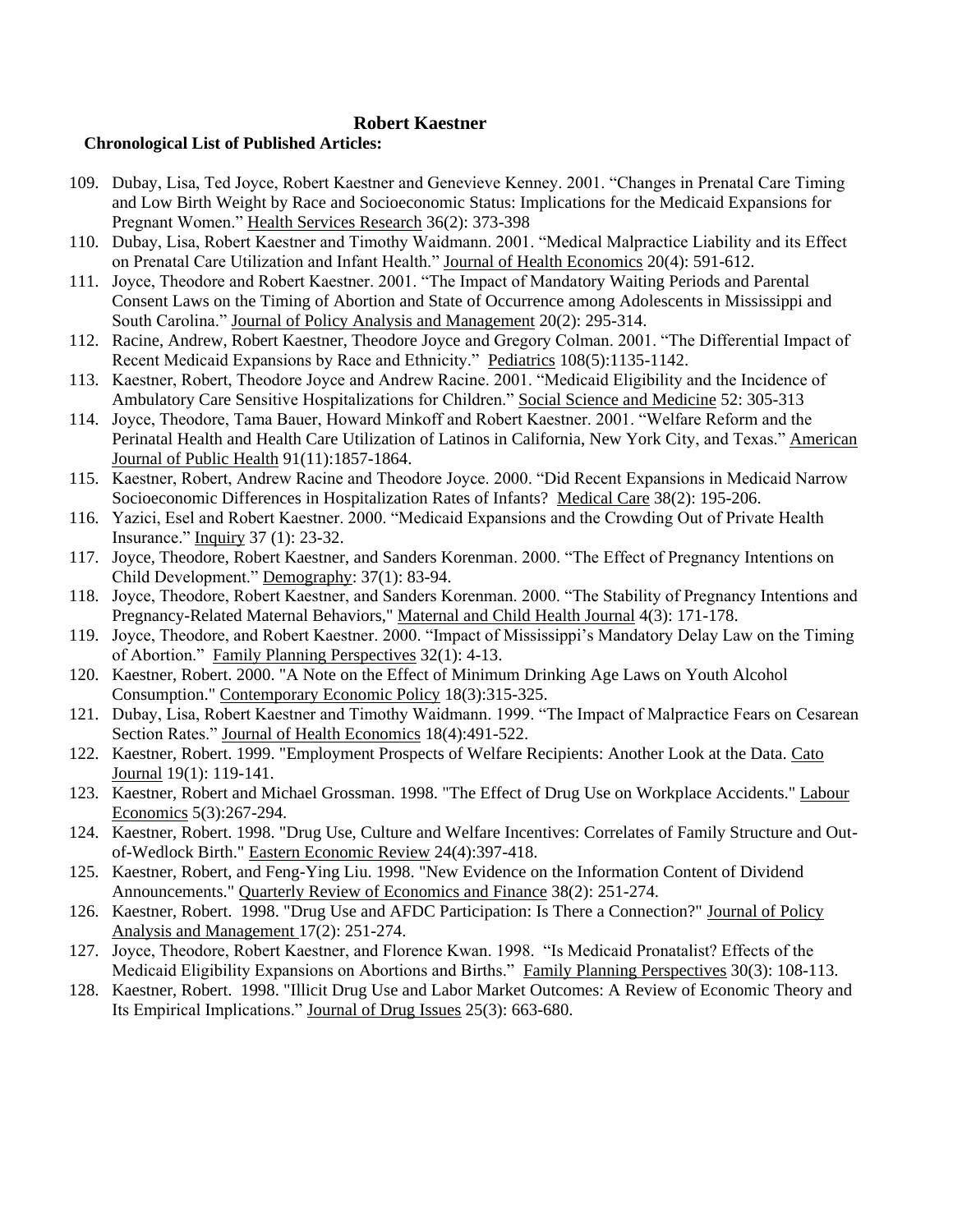- 129. Kaestner, Robert. 1997. "Are Brothers Really Better: Sibling Sex Composition and Educational Achievement Revisited." Journal of Human Resources 32(2): 250-284.
- 130. Kaestner, Robert and Anne Carroll. 1997. "New Estimates of the Labor Market Effects of Workers' Compensation Insurance." Southern Economic Journal 63(3):635-651.
- 131. Kaestner, Robert. 1997. "The Effects of Cocaine and Marijuana Use on Marriage and Marital Stability." Journal of Family Issues 18(2):145-173.
- 132. Joyce, Theodore, and Robert Kaestner. 1996. "State Reproductive Policies and Adolescent Pregnancy Resolution: The Case of Parental Notification Laws." Journal of Health Economics 15(3):579-607.
- 133. Joyce, Theodore, and Robert Kaestner. 1996. "The Effect of Expansions in Medicaid Income Eligibility on Abortion." Demography 33(2):181-192.
- 134. Kaestner, Robert. 1996. "The Effect of Government Mandated Benefits on Youth Employment." Industrial and Labor Relations Review 50(1):122-142.
- 135. Kaestner, Robert, Joyce, Theodore, and Hassan Wehbeh. 1996. "The Effect of Maternal Drug Use on Birth Weight: Measurement Error in Binary Variables." Economic Inquiry 34:326-352.
- 136. Kaestner, Robert, and Feng-Ying Liu. 1996. "Going Private Restructuring: The Role of Insider Trading." Journal of Finance, Business and Accounting 23(5):779-806
- 137. Kaestner, Robert and Michael Grossman. 1995. "Wages, Workers' Compensation Benefits and Drug Use: Indirect Evidence of the Effect of Drugs on Workplace Accidents." American Economic Review (May proceedings) 85(2):174-180.
- 138. Carroll, Anne and Robert Kaestner. 1995. "The Relationship Between Regulation and Prices in the Workers' Compensation Insurance Market." Journal of Regulatory Economics 8(2):149-166.
- 139. Kaestner, Robert. 1994. "New Estimates of the Effect of Marijuana and Cocaine on Wages: Accounting for Unobserved Person Specific Effects." Industrial and Labor Relations Review 47(3):454-470.
- 140. Kaestner, Robert. 1994. "The Effect of Illicit Drug Use on the Labor Supply of Young Adults." Journal of Human Resources 29(1):123-136.
- 141. Kaestner, Robert. 1994. "Some Empirical Evidence on the Use of Gender Specific Promotion Rules." Eastern Economic Journal 20(2):203-220.
- 142. Kaestner, Robert. 1993. "Recent Changes in the Labor Supply Behavior of Married Couples." Eastern Economic Journal 19(2):185-208.
- 143. Corman, Hope and Robert Kaestner. 1992. "The Effects of Child Health on Marital Status and Family Structure." Demography 29(3):389-408.
- 144. Kaestner, Robert and Wendy Fleischer. 1992. "Income Inequality and Residential Segregation in the Housing Market." Review of Black Political Economy 21(2):45-65.
- 145. Kaestner, Robert and Loren Solnick. 1992. "Employee Wage Growth Within the Firm: A Deferred Payment or Human Capital Investment." Applied Economics 24:347-361.
- 146. Kaestner, Robert. 1991. "The Effect of Illicit Drug Use on the Wages of Young Adults." Journal of Labor Economics 9(3):332-354.
- 147. Kaestner, Robert and Brenda Kahn. 1991. "The Effects of Regulation and Competition on the Price of AT&T Intrastate Telephone Service." Journal of Regulatory Economics 2(4):363-378.
- 148. Kandel, Denise, Peter Mossel and Robert Kaestner. 1988. "Drug Use, The Transition from School to Work and Occupational Achievement in the United States" European Journal of Psychology of Education 2:337-64.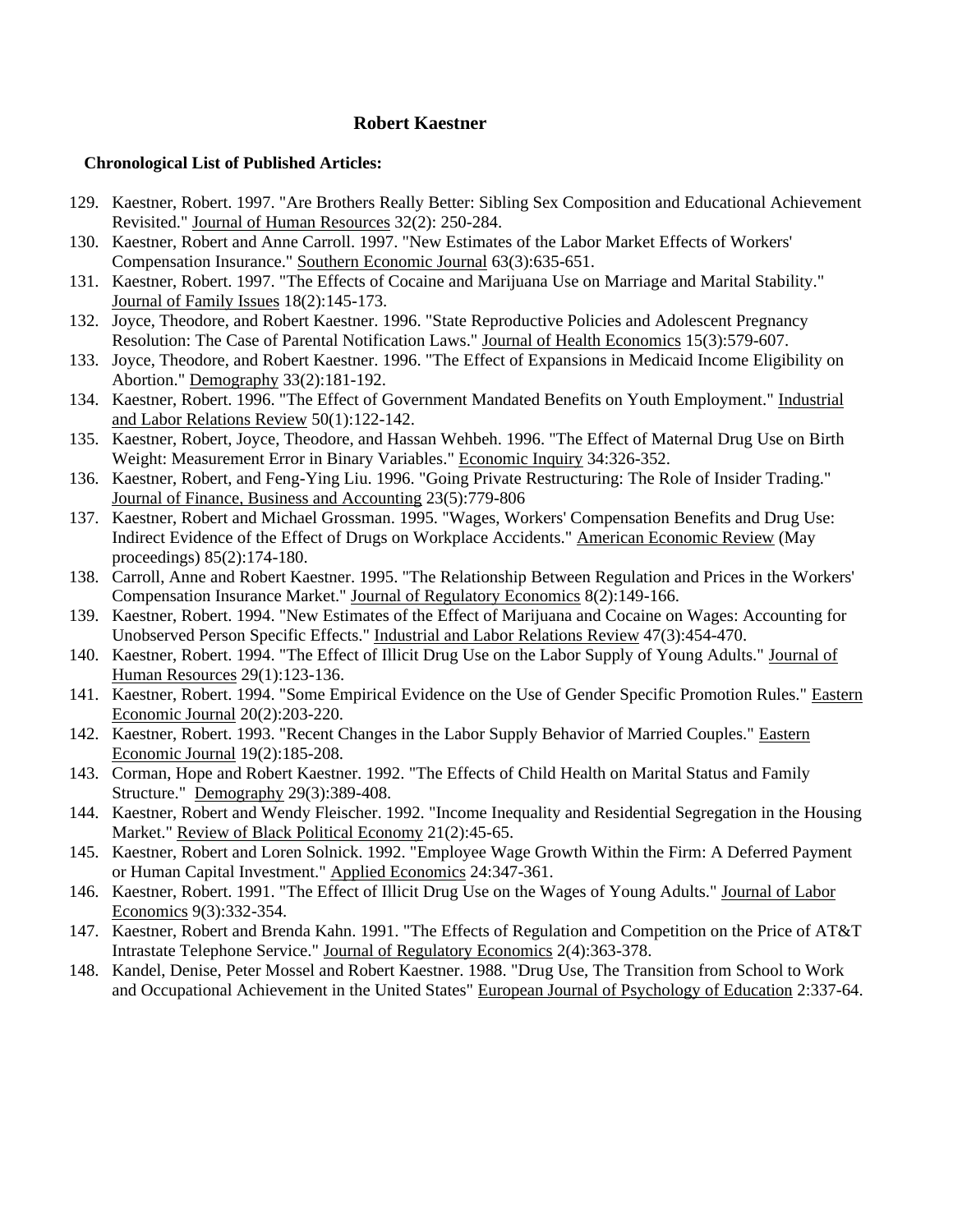# **Edited Books**

- 1. Bolin, K., Lindgren, B., Grossman, M., Gyrd-Hansen, D., Iverson, T., Kaestner, R. and J. Sindelar. 2017. Editors, "Human Capital and Health Behavior," *Advances in Health Economics and Health Services Research*, Vol. 25. Emerald Publishing.
- 2. Bolin, K. and Kaestner, R. 2012. Editors, "The Economics of Medical Technology," *Advances in Health Economics and Health Services Research*, Vol. 23. Emerald Publishing.
- 3. Helmchen L. Kaestner, R. and Lo Sasso A. 2008 . Editors, "Beyond Insurance: Public Policy to Improve Health," *Advances in Health Economics and Health Services Research*, Vol. 19. Emerald Publishing.

# **Chapters in Books**

- 1. Bolin, Kristian and Kaestner, Robert. 2012. "Overview." Kristian Bolin and Robert Kaestner (ed.) *The Economics of Medical Technology (Advances in Health Economics and Health Services Research, Volume 23)*, Emerald Group Publishing Limited, pp.ix-xi
- 2. Kaushal,Neeraj and Robert Kaestner. 2010. "Geographic Dispersion and Internal Migration of Immigrants, in Migration and Culture (Frontiers of Economics and Globalization, Volume 8), edited by Hamid Beladi and E. Kwan Choi, Emerald Group Publishing Limited, pp.137-173.
- 3. Kaestner, Robert, Grossman, Michael, and Benjamin Yarnoff. 2010. "Effect of Weight on Adolescent Educational Attainment." In Economic Aspects of Obesity, edited by Michael Grossman and Naci Mocan. Chicago: University of Chicago Press.
- 4. Kaestner, Robert. 2009. "Health Economics." In Encyclopedia of Health Services Research, edited by Ross M. Mullner, Tricia J. Johnson, and Robert F. Rich. SAGE Publications
- 5. Lorens Helmchen, Robert Kaestner, Anthony Lo Sasso (2008), Introduction, in Lorens Helmchen, Robert Kaestner, Anthony Lo Sasso (ed.) *Beyond Health Insurance: Public Policy to Improve Health (Advances in Health Economics and Health Services Research, Volume 19)*, Emerald Group Publishing Limited, pp.ix-xii
- 6. Kaestner, Robert. 2005. "You Get What You Pay For: Consumer Choice and Employer-sponsored Health Insurance." In Consumer Choice and Health Care Policy Challenges edited by Robert Rich. New York: Transactions Publishers.
- 7. Servon, Lisa, Robert Kaestner, and Antwuan Wallace. 2005. "Online Banking and the Poor." In Credit Markets for the Poor, edited by Howard Rosenthal and Patrick Bolton. New York: Russell Sage Foundation.
- 8. Korenman, Sanders, and Robert Kaestner. 2004. "Work-Family Mismatch and Child Health and Development: A Review of the Economics Research." In Work, Family, Health and Well-Being, edited by S. Bianchi and L. Casper. Mahwah, NJ: Lawrence Erlbaum.
- 9. Korenman, Sanders, Theodore Joyce and Robert Kaestner. 2001. "Unintended Pregnancy and the Consequences of Non-marital Childbearing." in B. Wolfe and L. Wu editors, Consequences of Non-marital Childbearing New York: Russell Sage.
- 10. Kaestner, Robert and Theodore Joyce. 2000. "Alcohol and Drug Use: Risk Factors for Unintended Pregnancy." In The Economic Analysis of Substance Use and Abuse: The Experience of Developed Countries and Lessons for Developing Countries edited by Chee-Ruey Hsieh and Michael Grossman. London: Edward Elgar Publishing Limited.
- 11. Kaestner, Robert. 1999. "Does Drug Use Cause Poverty." In The Economic Analysis of Substance Use and Abuse: An Integration of Econometric and Behavioral Economic Research edited by F. Chaloupka, W. Bickel, M. Grossman and H. Saffer. Chicago: University of Chicago Press.
- 12. Grossman, Michael and Robert Kaestner. 1996. "The Social Benefits of Education: Health and Nutrition." in The Social Benefits of Education ed. by J. Behrman and N. Stacy. Ann Arbor: University of Michigan Press.
- 13. Kaestner, Robert and Brenda Kahn. 1992. "The Impact of IntraLATA Competition on Local Exchange Company Prices." in Economic Innovations in Public Utility Regulation. Michael Crew. Boston: Kluwer.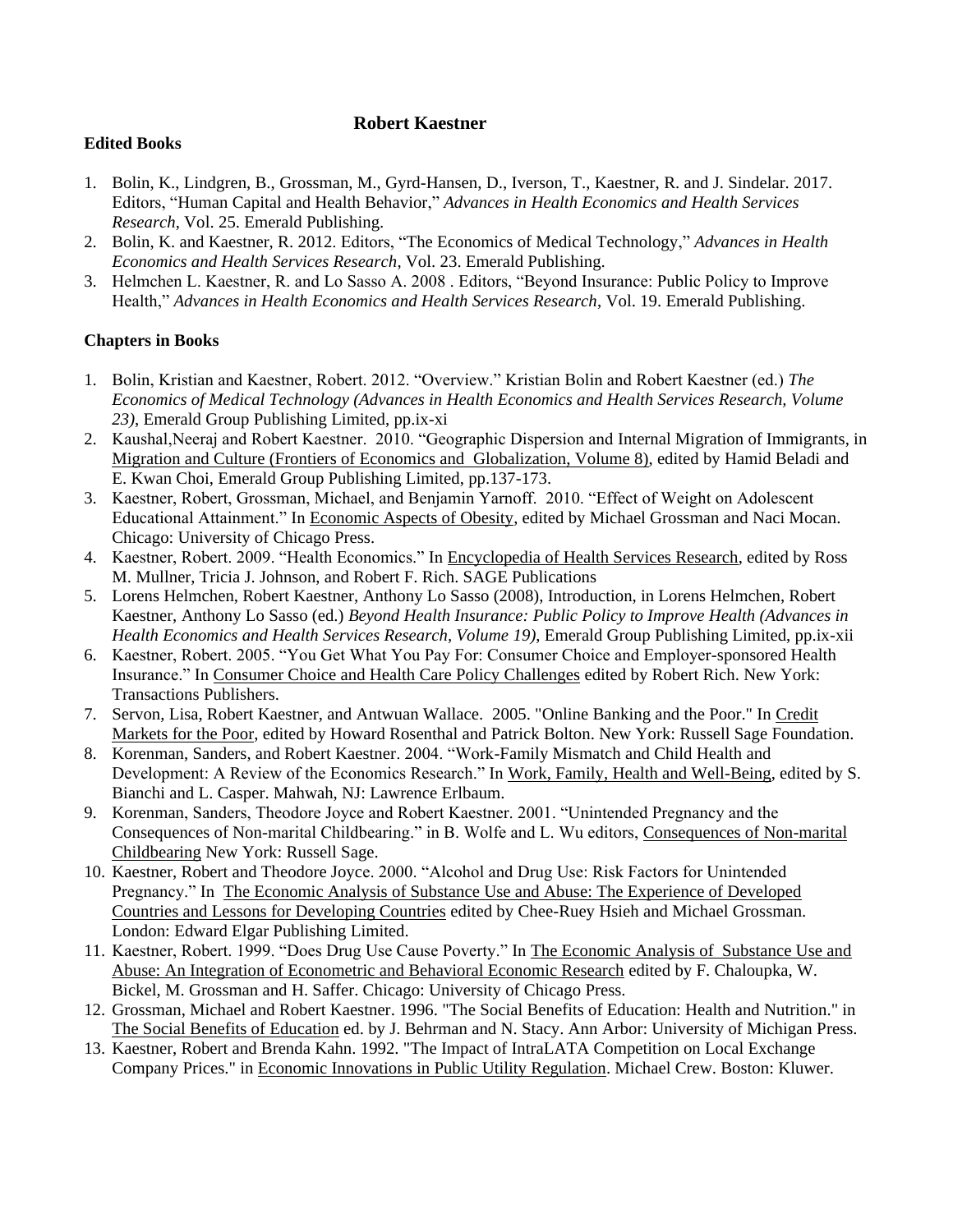### **Scientific Letters**

- 1. Kaestner, Robert. 1999. "Medicaid and Children's Access to Care." JAMA 281(4):1273.
- 2. Kaestner, Robert. 2003. "Welfare Reform and Child Wellbeing." Science 301: 1325
- 3. Kaestner, Robert. 2006. "Nurse-to-patient Ratios." Health Affairs 25(3):882.
- 4. Kaestner, Robert. 2012. "Mortality and Access to Care After Medicaid Expansions." N Engl J Med 2012; 367:2453-245[4December](http://www.nejm.org/toc/nejm/367/25/) 20, 2012
- 5. Kaestner, Robert. 2015. "Changes in Mortality After Massachusetts Health Care Reform." Annals of Internal Medicine, 162(9):668-9.
- 6. Kaestner, Robert. 2017. Residential Segregation and Health: A Hypothesis Still in Search of Convincing Evidence." The Dream Revisited, [https://furmancenter.org/research/iri/essay/residential](https://furmancenter.org/research/iri/essay/residential-segregation-and-health-a-hypothesis-still-in-search-of-convinci)[segregation-and-health-a-hypothesis-still-in-search-of-convinci](https://furmancenter.org/research/iri/essay/residential-segregation-and-health-a-hypothesis-still-in-search-of-convinci)

# **Externally Funded Research:**

- 1. Investigator (Geoffrey Joyce, PI). "Evidence for Value-based Prescription Drug Plan for Diabetes, CVD and Chronic Illness" National Institute of Ageing (NIA), 08/21/2019-08/20/202
- 2. Investigator (George Wehby, PI). ["Examining the effects of increasing the minimum wage on multiple](https://auragrnt8-prd.uchicago.edu/Grants/sd/Rooms/DisplayPages/LayoutInitial?Container=com.webridge.entity.Entity%5bOID%5b90D8E75DA19FF94EB309C2DF9FA3554F%5d%5d)  [dimensions of child health and development throughout childhood.](https://auragrnt8-prd.uchicago.edu/Grants/sd/Rooms/DisplayPages/LayoutInitial?Container=com.webridge.entity.Entity%5bOID%5b90D8E75DA19FF94EB309C2DF9FA3554F%5d%5d)" Robert Wood Johnson Foundation, 1/1/2019-12/31/2020
- 3. Investigator (Claire Margerison, PI). "Policy Change and Women's Health." National Institute of Child Health and Human Development (NICHHD), 6/30/2019-6/30/2024
- 4. Principal Investigator. "The Intended and Unintended Consequences of the Hospital Readmission Reduction Program." Agency for Healthcare Quality and Research, 08/15/2017 – 08/14/2019
- 5. Principal Investigator. "Legal Issues Pertaining to Teen Fertility." National Institute of Aging (NIA),  $07/26/2015 - 06/30/2018$ .
- 6. Investigator (Sarah Miller, PI). "The Effect of Medicaid on Financial Wellbeing." National Institute of Aging  $(NIA), \frac{8}{15}/15 - \frac{8}{14}/18$
- 7. Principal Investigator. "Medicaid Physician Fees and Avoidable Hospitalizations." National Institute of Aging (NIH), 08/1/2013 – 07/31/2016
- 8. Principal Investigator. "Does Part D Prescription Coverage Improve Health and Reduce Inpatient Use?" National Institute of Aging (NIH), 08/15/2012 – 07/31/2015
- 9. Investigator (Natalie Colabianchi, PI). "Effects of Built Environment, Crime and Food Prices on Obesity: Using the MTO Experiment." (NIH), 10/09-9/12
- 10. Investigator (Rachel Gordon, PI). "Domain Specific Child Care Quality and Child Health and Development" (NIH), 12/09-11/12
- 11. Investigator (Rachel Gordon, PI), "Specific Aspects of Quality that Support Children's School Readiness in Community-Based and School-Based Early Childhood Programs." Department of Education, 5/08-4/11
- 12. Principal Investigator (with Neeraj Kaushal). "Effect of Nurse Immigration on Employment and Earnings of US Nurses. National Institute of Child Health and Human Development (NIH), 11/08-10/11
- 13. Principal Investigator (with Anthony LoSasso). Youth Alcohol, Tobacco and Marijuana Use: Effects of Hours of Work and Wages. National Institute of Alcohol, Abuse and Alcoholism (NIH), 3/08-2/10
- 14. Principal Investigator (with Neeraj Kaushal). "Effect of Nurse Immigration on Employment and Earnings of US Nurses. Russell Sage Foundation, 10/07-9/09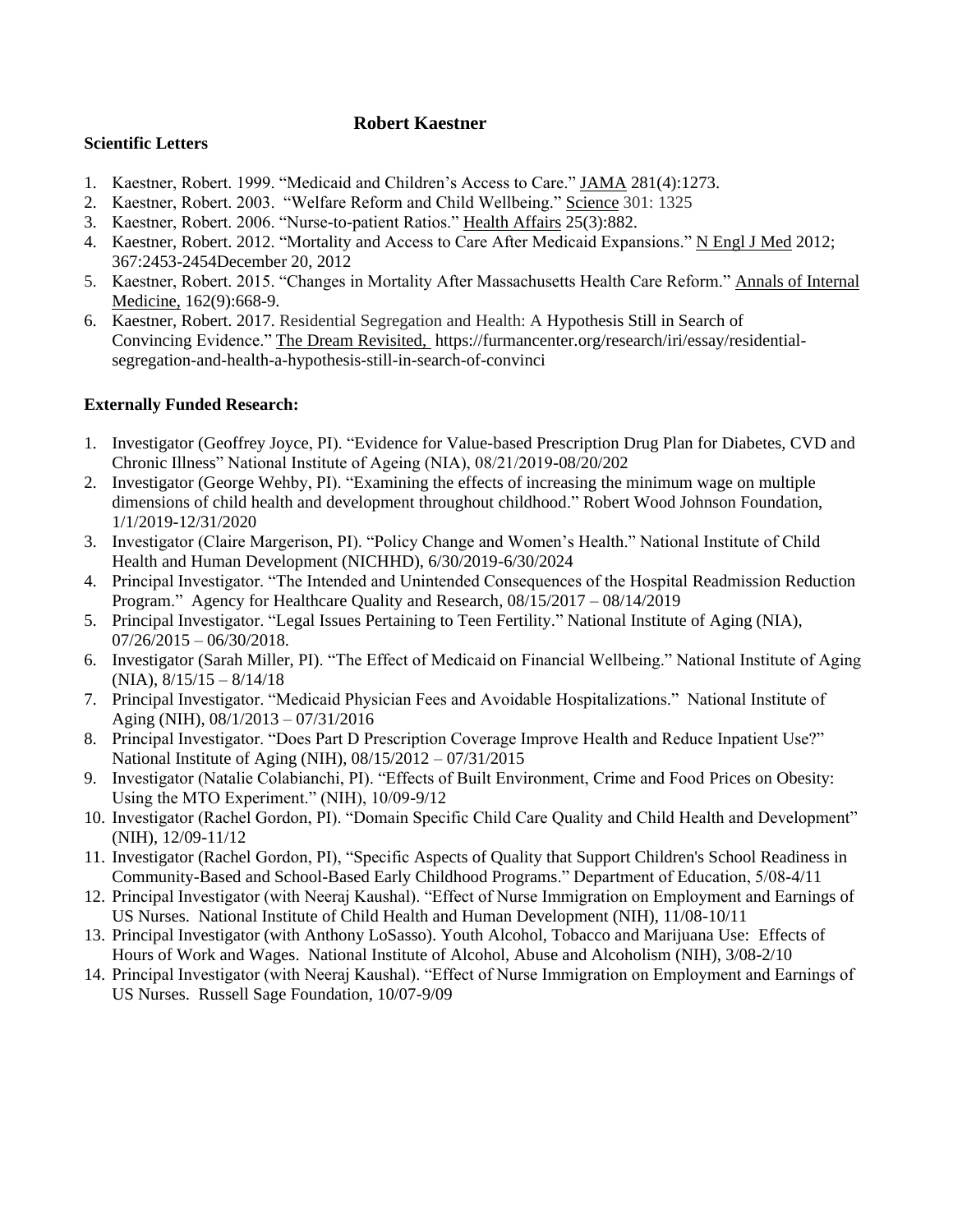### **Externally Funded Research:**

- 15. Principal Investigator. "Effects of Title IX on Adult Women's Health and Health Behaviors." Robert Wood Johnson Foundation. 12/06 -6/08Principal Investigator. "Effects of Title IX on Girls' Physical Activity and Obesity." Robert Wood Johnson Foundation. 10/05 -9/06
- 16. Principal Investigator. "The Effects of Nurse Staffing Levels on Patient Outcomes." Robert Wood Johnson Foundation. 10/03 -10/04
- 17. Principal Investigator (with Ted Joyce). "Parental Involvement Laws and Reproductive Outcomes." National Institute of Child Health and Human Development (NIH). 3/05-2/07
- 18. Principal Investigator (with Michael Grossman and Sara Markowitz). "Teen Substance Use and Sexual Behavior." National Institute of Drug Abuse (NIH). 4/01-3/04
- 19. Principal Investigator (with Sanders Korenman and June O'Neill), "Policy Research on Welfare Reform." Department of Health and Human Services- Assistant Secretary for Planning and Evaluation, 9/00-2/02
- 20. Principal Investigator (with Ted Joyce and Sanders Korenman). "The Effects of Welfare Reform on Fertility, Abortion and Contraception." National Institute of Child Health and Human Development (NIH). 9/01-8/04
- 21. Principal Investigator (with Kosali Simon), "Can Changes in Fringe Benefits and Working Conditions Explain the Weak Employment Effects of the Minimum Wage? Employment Policies Institute, 9/00-8/01
- 22. Principal Investigator, "State Mandated Health Insurance Benefits: Do They Help or Hurt?" Employment Policies Institute, 12/98-12/99
- 23. Principal Investigator (with Ted Joyce), "The Effect of Substance Use on Unintended Pregnancy." The National Center for Addiction and Substance Abuse, 1/98-9/98
- 24. Principal Investigator (with Ted Joyce), "Impact of State Policies on Second Trimester Abortion." David and Lucile Packard Foundation, 7/98-12/99
- 25. Principal Investigator (with Ted Joyce), "Impact of Welfare Reform on the Newborn Health of Immigrants." SUNY Health Science Center at Brooklyn, 4/98-3/01
- 26. Principal Investigator (with Ted Joyce and Sanders Korenman). "The Effects of Unintended Pregnancy on Child Development." National Institute of Child Health and Human Development (NIH). 4/98-3/01
- 27. Principal Investigator (with Ted Joyce and Sanders Korenman). "The Effects of Unintended Pregnancy on Child Development." National Institute of Child Health and Human Development (NIH). Shannon Award, 9/97-4/98
- 28. Principal Investigator (with M. Anne Hill and Thomas Main). "Evaluating For-Profit Status and Performance Based Contracts in Job Programs for Welfare Recipients." Upjohn Institute. 6/96-5/97.
- 29. Principal Investigator (with Ted Joyce). "State Reproductive Policies and Pregnancy Resolution." National Institute of Child Health and Human Development (NIH). 4/96-3/98
- 30. Principal Investigator (with M. Anne Hill and Thomas Main). "Finding Jobs for Welfare Recipients: What Works?" Smith Richardson Foundation. 1/95-1/97.
- 31. Principal Investigator. "The Effects of Drug Use on Family Structure." National Institute of Drug Abuse (NIH). 4/94-3/96
- 32. Principal Investigator (with Hope Corman). "Child Health, Child Cognitive Development and the Family." National Institute of Child Health and Human Development (NIH). 9/93 -9/95